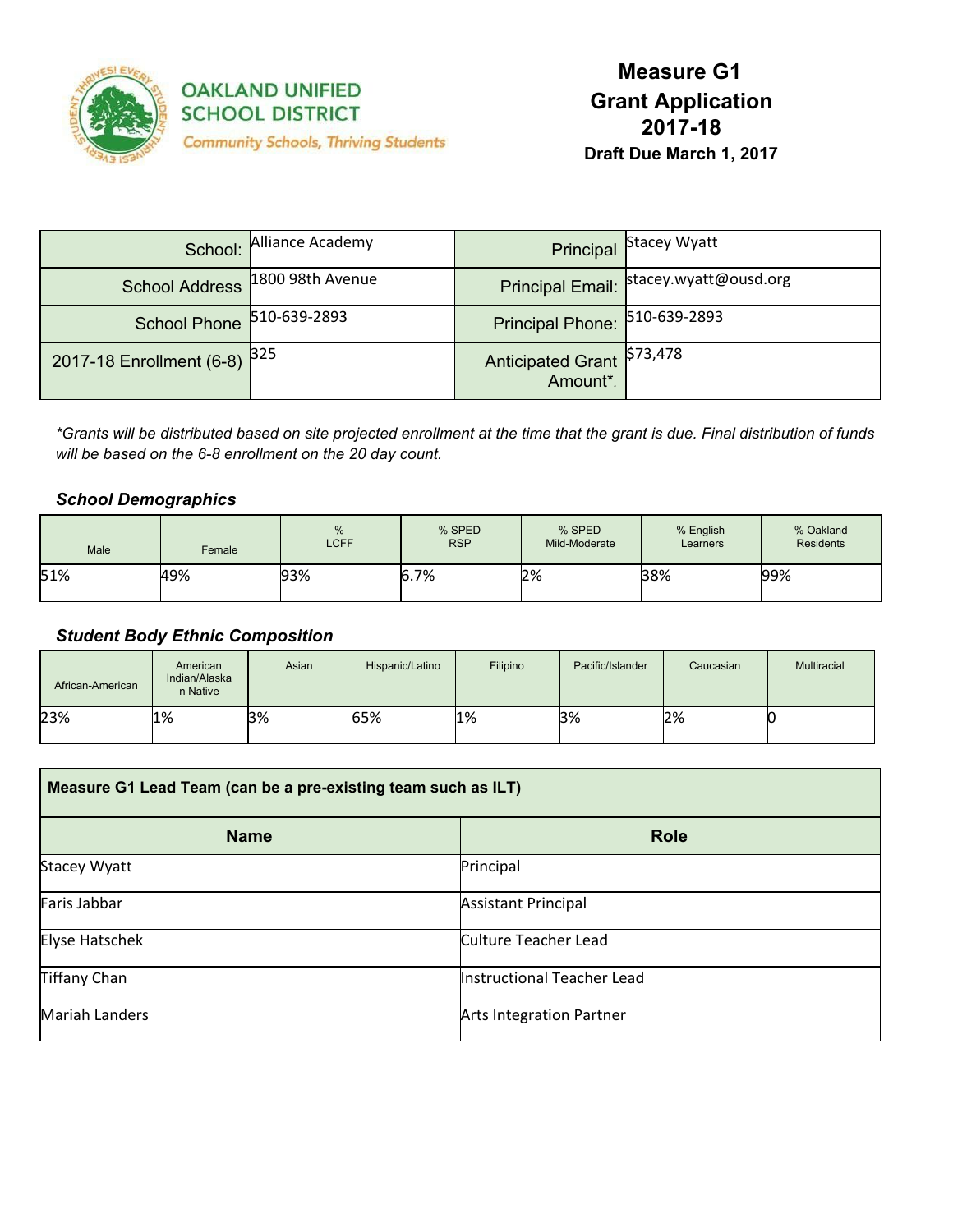All Alliance Academy scholars will be college and career bound visionaries, empowered through the arts and technology to conquer inequities, advocate for themselves, and become a voice in this ever-changing world.

### *Middle School Measure G1 Self- Assessment:*

*Please insert score based on the completed Measure G1 Initial Self-Assessment. Site should engage Site Leadership Team (i.e ILT) and Community (i.e. SSC, PTA/PTSA) in the self-assessment process using the self-assessment rubric and score their school prior to completing the Budget Justification and Narrative Section below.*

| <b>Music (Rubric Score)</b>                         |              | Art (Visual Arts, Theater, and Dance)             |                                                           |
|-----------------------------------------------------|--------------|---------------------------------------------------|-----------------------------------------------------------|
| <b>Access and Equitable</b><br><b>Opportunity</b>   | Choir: Entry | <b>Access and Equitable</b><br><b>Opportunity</b> | <b>Visual Arts: Entry</b><br>Drama: Entry<br>Dance: Entry |
| <b>Instructional Program</b>                        | Choir: Entry | <b>Instructional Program</b>                      | <b>Visual Arts: Entry</b><br>Drama: Entry<br>Dance: Entry |
| <b>Staffing</b>                                     | Choir: Entry | <b>Staffing</b>                                   | <b>Visual Arts: Entry</b><br>Drama: Entry<br>Dance: Entry |
| <b>Facilities</b>                                   | Choir: Entry | <b>Facilities</b>                                 | <b>Nisual Arts: Basic</b><br>Drama: Entry<br>Dance: Entry |
| <b>Equipment and Materials</b>                      | Choir: Entry | <b>Equipment and Materials</b>                    | <b>Visual Arts: Basic</b><br>Drama: Entry<br>Dance: Entry |
| <b>Teacher Professional</b><br>Learning             | Choir: Entry | <b>Teacher Professional</b><br>Learning           | <b>Nisual Arts: Basic</b><br>Drama: Entry<br>Dance: Entry |
| <b>World Language (Rubric)</b>                      |              |                                                   |                                                           |
| <b>Content and Course</b><br><b>Offerings</b>       | Choir: Entry |                                                   |                                                           |
| <b>Communication</b>                                | Choir: Entry |                                                   |                                                           |
| Real world learning and<br><b>Global competence</b> | Choir: Entry |                                                   |                                                           |

### *Measure G1 Data Analysis*

Alliance Academy is in it's 3rd year of partnership with the Alameda County Office of Education's Integrated Learning Specialist Program. While we will initiate our official Year 1 as an Integrated Learning school, during the 17-18 school year, we have been learning, building and designing for for the last three years. Since the 14-15 school year we have been taking intentional steps to develop an understanding of Studio Habits of Mind in our teachers. This has been done with the training of 100% of our current teachers in all or portions of the Integrated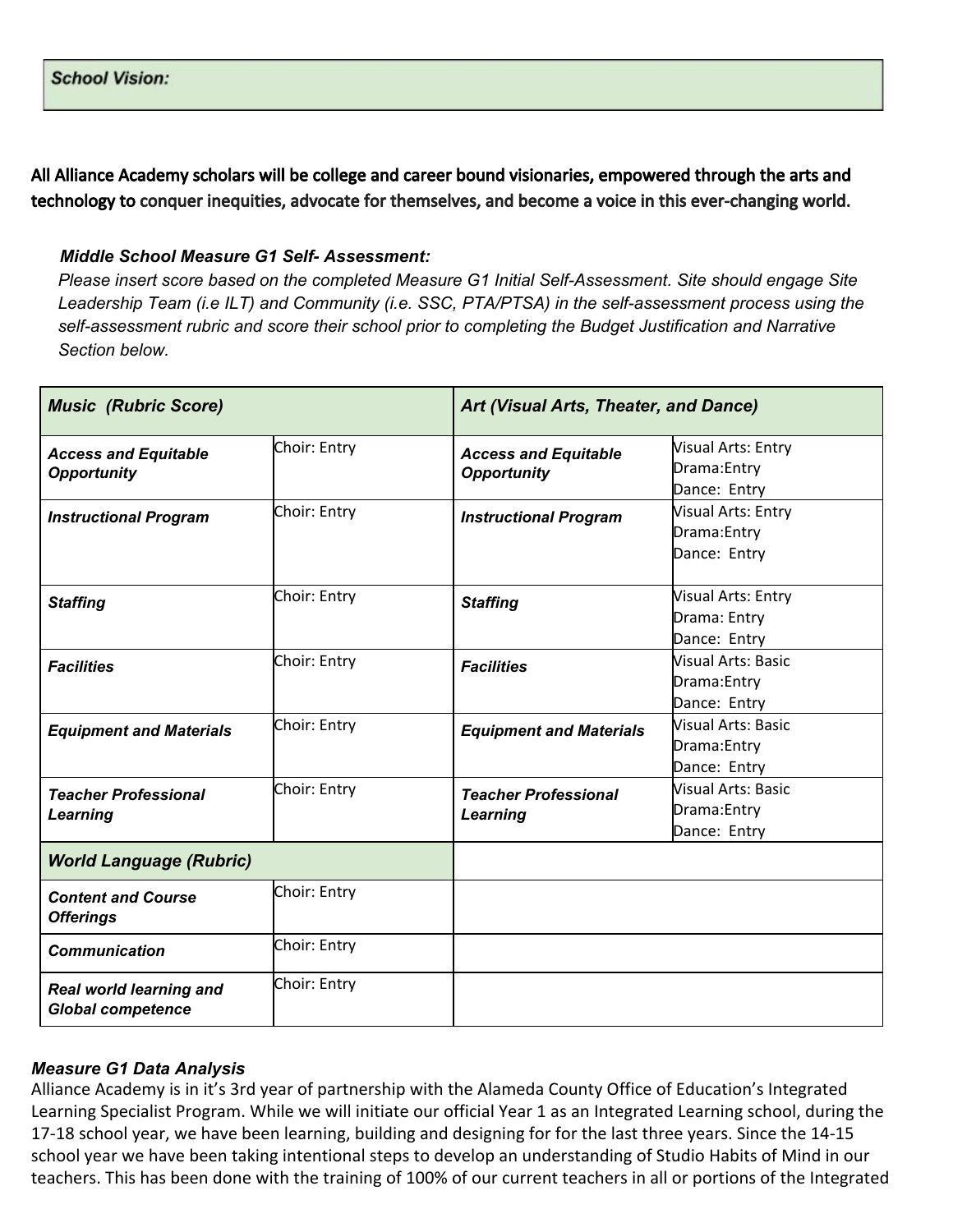Learning Specialist Program. Now that our teachers have more definitive understanding of Integrated Learning, we have spent the past year with the development of exemplary classrooms. These teachers have incorporated Agency By Design training with there ILSP work to produce classrooms that have dramatically changed their grade level communities. The resulting academic growth can be best seen with a beginning and end of the year Scholastic Reading Inventory (SRI) comparison.

|                                 | <b>6th Grade</b> |                   | <b>7th Grade</b> |                   | <b>8th Grade</b> |                   |
|---------------------------------|------------------|-------------------|------------------|-------------------|------------------|-------------------|
|                                 | Fall '16         | <b>Spring '17</b> | Fall '16         | <b>Spring '17</b> | Fall '16         | <b>Spring '17</b> |
| <b>At/Above GL</b>              | 8%               | 13%               | 15%              | 16%               | 17%              | 22%               |
| <b>1 Yr Below</b>               | 19%              | 20%               | 5%               | 9%                | 6%               | 6%                |
| <b>Mult Yrs</b><br><b>Below</b> | 72%              | 67%               | 79%              | 81%               | 77%              | 71%               |

# **SRI Proficiency Summary 2016-17 Breakdown by GL:**

## A Culture & Climate Overview:

| Year      | <b>Overall Absence</b><br>Rate | <b>Chronic</b><br>Absenteeism | Suspension<br><b>Incidences</b> | Suspension<br><b>Student %</b> | <b>Referrals</b> |
|-----------|--------------------------------|-------------------------------|---------------------------------|--------------------------------|------------------|
| 2013-2014 | 6.8%                           | 22.9%                         | 78                              | 13.4%                          | N/A              |
| 2014-2015 | 7.3%                           | 18.2%                         | 97                              | 12.3%                          | 653              |
| 2015-2016 | 4.9%                           | 11.0%                         | 147                             | 18.2%                          | 658              |
| 2016-2017 | 4.3%                           | 11.6%                         | 52                              | 8.0%                           | 182              |

Our Restorative & Reflective journey of Integrated Learning began in the 2014-15 school year; we took on this challenge after Alliance had experienced at least 5 years of continuous annual upheaval of its administration and teachers. It was known as a school of high trauma and instability. We met with the few committed community stakeholders we had and all agreed that Integrated Learning and Technology would allow for the students in our community to utilize natural cultural tendencies for creative inquiry and design thinking to better access a rigorous curriculum and to build a foundation of Social Justice aligned agency in our students. Our data shows a general trend of improvement.

2013-14: This year was the year before Alliance began is Integrated Arts work, although the school was helmed by a trusted veteran administrator from the community and experienced an incredible jump in chronic absenteeism (up from 14.8%) the previous year. During this year Alliance experienced some of it's greatest challenges culturally.

2014-15: We began our Integrated Learning work with teachers, hoping they would simply bring an understanding of "Art" and "Technology" as tools of access. Teachers began implementing various technology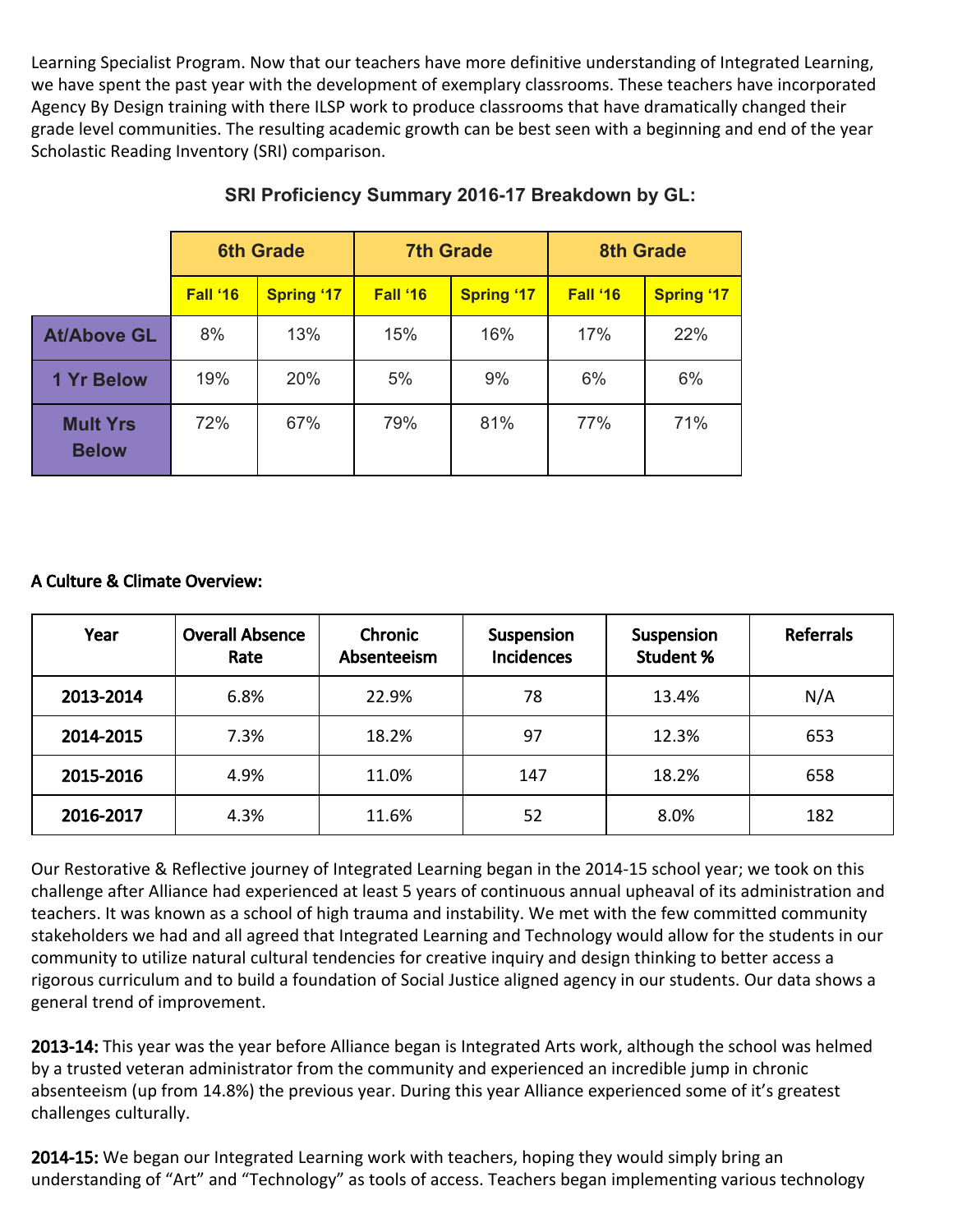based/centered strategies to support students. This included, but was not limited to: Google Classroom, Khan Academy, and Accelerated Reader. Arts Integrated coaches began to visit the school and meet with teachers to help them examine their own understanding of art as a creative inquiry process. While there was a small drop in chronic absenteeism and the percentage of students suspended, we had an enormous amount of teacher initiated student referrals. These referrals generally put students out of the classroom for various forms of disruptive, disrespectful, even violent behavior. The summer of 2015, Alliance educators began the ISLP coursework. Much of the schoolwide focus on culture was dedicated to observation and evaluation of teachers who shared the burgeoning vision and mission of the "new" Alliance. Many found that the challenge was too much for them and chose or were asked to move on from Alliance. A major movement to initiate "eldership" and responsibility for Culture and Community from the adults in the school was begun this year. We also began our "Alliance Challenge" series this year. This concept is to utilize motivational challenges to meet students in culturally responsive ways, understanding that students this age like contests, competition, and opportunities to help others. These culturally responsive strategies focused primarily on encouraging students to enjoy school. As the sole administrator for much of this year, Principal Wyatt also made an open and direct promise to the students and families to never allow sub par teachers to stay in the classrooms. This promise was kept when, similar to years past, the school experienced a high number of teacher absences and found itself interacting with a myriad of substitute teachers. Principal Wyatt closely monitored substitutes and teachers and listened to students. Many times sub par substitutes were asked to leave immediately. This along with the other efforts helped to build trust in the school. This trust is substantiated by the significant decrease in 3 of the 5 data points.

2015-16: We began this school year with most of our staff having completed 2 of the 3 required courses and having done some incredibly reflective work as a team and as future practitioners of Studio Habits of Mind. We used many articles on understanding creative inquiry to help support teacher development and move their practice. Teachers began implementing practices they had learned through their coursework: *Throughlines, Inquiry Questions, Accordion Books, and Makerspace/work*. This year saw a dramatic decrease in our absence rate, this was proof that our students wanted to be in school. To further support this assertion, our chronic absenteeism rate dropped 7.2% from the year before. This data proved that even students who were historically truant, wanted to be at school. Along with the Integrated Learning work, we were doing a high level of demanding culture and climate work. We were establishing culture and climate expectations with students who had had very little consistency in expectations. Expectedly, we saw an increase in student pushback as well as in teacher struggle in maintaining expectations. This resulting in a contrasting spike in all of our behavior data points. We wrapped this year with a school-wide teacher showcase of how teachers used creative inquiry to *make learning visible*. This showcase showed the development of both student and teacher, it also proved to us that by using creative inquiry, students are able to understand where they are in a lesson as well as the expected mastery of that lesson.

2016-17: Our current year began with strong contingency of teachers familiar with the Integrated Learning Framework. We also began with moderate cadre of new teachers to the school, adding a new challenge to our work. But our teachers were familiar with Arts Integration and we were able to add additional components to the student and teacher experience. We began to add creative inquiry into our parent data and literacy nights. We established two pilot "maker classrooms", where the teachers were trained in design thinking and directly implemented their learning into the classrooms. This year also brought the added enrichment of several artistic elective endeavors, that worked as introductory courses that scaffolded our students' artistic perspective and bravery. Students became more proactively outspoken. A therapeutic arts inspired reflection room was established. This room allowed students to have a place to refocus from both adult and peer conflicts, using therapeutic art inspired strategies. The result of this next level of Integrated Arts was an incredible drop in all behavioral data points. Our overall attendance data fluctuates, but has stayed fairly steady and low. Our chronic absenteeism rate is low in comparison to other years, but has stayed fairly stable, as the students identified as chronically absent are in a general state of crisis that we are working to address and support. In short, this data generally represents the same students.

### An Academic Overview: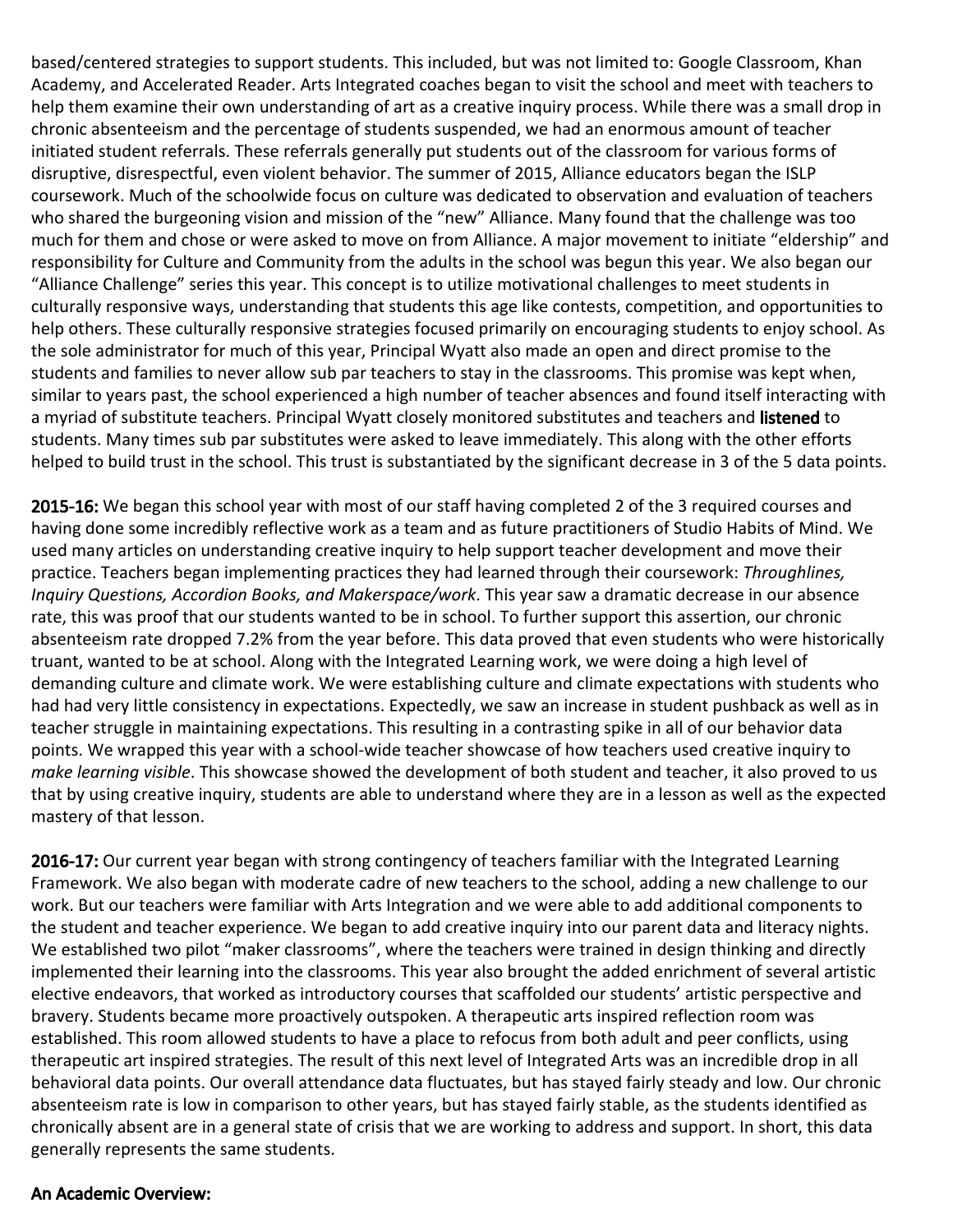| Year      | <b>SBAC</b><br><b>ELA</b>      | <b>SBAC</b><br>Math            | <b>SMI</b>                                                          | <b>SRI</b><br>(multiple<br>vears below) | <b>SRI</b><br>a. 1-yr below level<br>b. at grade level<br>c. above grade level | <b>CELDT</b><br>Reclassification | Early<br><b>Warning</b><br>(None)<br><b>Spring</b><br>a. MP #1<br>b. MP #2<br>c. MP $#3$ |
|-----------|--------------------------------|--------------------------------|---------------------------------------------------------------------|-----------------------------------------|--------------------------------------------------------------------------------|----------------------------------|------------------------------------------------------------------------------------------|
| 2013-2014 | N/A<br>(CBEST)                 | N/A<br>(CBEST)                 | N/A<br>(Not in use)                                                 | 61.8%<br>(Spring)                       | 3.4%<br>a <sub>z</sub><br>2.4%<br>b.<br>8.4%<br>C <sub>1</sub>                 | 8.5%                             | N/A                                                                                      |
| 2014-2015 | 73.4%<br>(Not Met)             | 73.6%<br>(Not Met)             | N/A                                                                 | 69.1%<br>(Spring)                       | 5.3%<br>a <sub>z</sub><br>6.3%<br>b.<br>14.7%<br>C <sub>1</sub>                | 14.0%                            | a.65.4%<br>b. 61.2%<br>c. 71.9%                                                          |
| 2015-2016 | 61.7%<br>(Not Met)             | 74.9%<br>(Not Met)             | 79.1%<br>$(3 + years)$<br>below, Fall)                              | 65.0%<br>(Spring)                       | 7.7%<br>a <sub>z</sub><br>b.<br>6.6%<br>10.7%<br>C <sub>1</sub>                | 14.0%                            | a. 77.8%<br>b. 73.7%<br>c. 79.1%                                                         |
| 2016-2017 | <b>Not</b><br>available<br>yet | <b>Not</b><br>available<br>vet | 62.6%<br>$(3 + years)$<br>below, Fall)<br>mid-year not<br>taken yet | 65.7%<br>(Spring)                       | 9.4%<br>a.<br>b.<br>3.9%<br>12.3%<br>C <sub>1</sub>                            | Not available yet                | a.74.4%<br>b. unavail.<br>c. unavail.                                                    |

Although a large majority of our transformation efforts were centered around culture and climate, the groundwork for academic progress has consistently been in motion. The 2013-2014 assessment data points contain only one existing point (SRI) and one that began the following year (Early Warning), so only the SRI will be used from this year for analysis. The academic efforts at Alliance were informed heavily from data and teacher lesson delivery and culturally responsive practices. Even so, because of the years of instability experienced by the Alliance community, focus on academic growth had to be scaffolded for both the students and teachers. This data shows the incredible potential of our school. There are moments of exciting growth, as well as sobering reminders of how much growth is needed. But, we are growing!

2014-2015: Much of this year focused academically on building student buy-in around the Scholastic Reading Inventory (SRI) and the teacher practice and use of Academic Conversation. Teachers participated in professional development around academic conversation for much of the school year. The goal was to engage in the use of teacher talk moves to increase student access to the curriculum. This engagement was quickly stalled by several major issues:

- a. New teachers struggled with the curriculum, and with supporting students who are performing multiple years below grade level.
- b. Students struggled with the steep increase in academic expectations and asks for a culture of scholarship.
- c. Academic supports that were attempted were in unclear and solidly supported or directed by administration.

To initiate and maintain a semblance of continuity, we focused on three major components of teacher practice:

- a. Consistent Blackboard Configuration in all classrooms.
- b. Weekly classroom walkthroughs to provide feedback and support to teachers.
- c. Positive teacher/student interaction and motivation.

We ended the year with what seemed like mixed messages, and unsure of what our SBAC scores from this year would bring. While our SRI scores showed an increase in the number of students who were multiple years below from the previous school year; yet growth in the number of students who were 1 year below, at grade level, and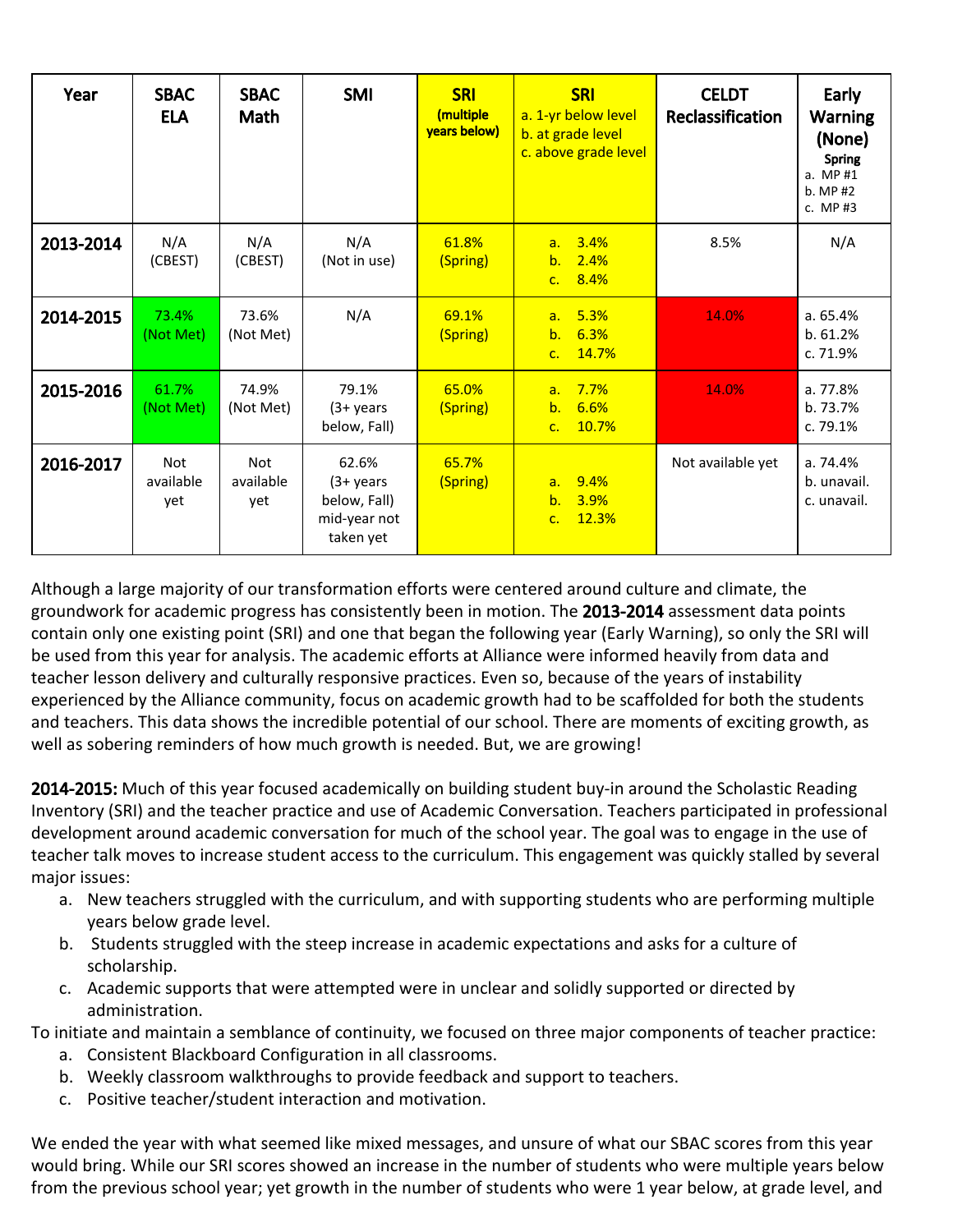those above grade level. A reasonable explanation for any SBAC decline could be that this year was the first year for the SBAC. The test was new for all involved and it was delivered almost entirely online, introducing a new twist on preparation for both students and teachers. The growth in multiple students below grade level on the SRI quite likely connected to transitional change, incoming 6th graders, exiting 8th graders, and the general transitional nature of our community. This transition had an effect on our overall numbers for this year. The end of 2014-15 found Alliance with a surprising 6.5% growth in CELDT Reclassification from the previous year (2013-14).

2015-16: After reviewing the struggles from the previous year, hearing feedback from teachers, and following the newly introduced district guidelines/expectations for cycles of inquiry, we entered this year with a data-driven focus. Upon receiving our SBAC results, we were ecstatic to see the amazing decrease in the number of students not meeting standards in our SBAC ELA scores, an amazing 11.7% decrease. This wasn't the only area of growth for us. Our numbers of students reading multiple years below, dropped 4.1%, while the numbers of students reading 1 year below and at grade level both nearly doubled. This was incredible validation of our belief-that Alliance students were capable of scholarly success. We also noted that our students continued to struggle in math and that our CELDT Reclassification scores had flatlined at 14% for the second year in a row.

As we began to discuss the data, we realized our teachers didn't quite understand how to interpret and act on the data they were receiving. So much of this year went into guiding and developing teacher capacity to analyze data and make instructional decisions regarding that data via a detailed and supported cycle of inquiry process. This process asked professional learning communities to examine data, consider strategies to improve the data, and then evaluate for growth. Teachers took very intentional steps, selecting focus students, talking with one another, checking in with students, and identifying key areas of struggle within the curriculum for students. Much of this work was tedious and difficult. Through much of this work, teachers did not always feel it was beneficial.

During this time, we also began our larger push to have teachers utilize the Integrated Learning strategies they had been introduced to over the past year. Teachers were asked to have data walls in their classrooms as well as in the teachers' lounge. By making data visible in as many places around the school, teachers were able to see one another's success and failures with students. Much more conversation between teachers emerged. This year saw teachers readily sharing ideas and concepts that were practiced schoolwide like, *the stoplight tracker, making learning visible, and teacher developed rubrics*. Teachers prepared for and shared their learnings in a Teacher Expo towards the end of the year. These efforts allowed teachers to clearly see data as a useful tool to challenge themselves and their students.

We excitedly ended this year with the largest number of students showing no Early Warning Signs for dropping out of high school. This data point has four key areas that have a direct correlation to High School dropout rates: failing grade in Math, failing grade in English, low attendance, and suspensions. 2015-16 ended with 79.1% of Alliance students with no Early Warning Signs.

This year ended a palpable excitement throughout Alliance. We were clearly on our way and now needed to push ourselves and our students beyond our comfort zones.

2016-17: Our current year opened with the exciting Scholastic Math Inventory results. A 16.5% decrease in the number of students 3 years below, as of the Fall results. This year also began a commitment to focusing directly on supports for ELL students, increasing our Integrated Learning work, and increasing the expectations of PLC's. All of these focus areas can stretch the capacity of both students and teachers. Our PLC's have decided on key ELL focused strategies to improve Literacy Across the Curriculum. The strategies can be very beneficial to all students. We have also began a reading acceleration program called Lightsail in order provided our students within these classes with a more structured format for the support of reading growth. Arts Integration Coaches are partnering with specific teachers to support them in engaging their lessons/units with an integrated lens.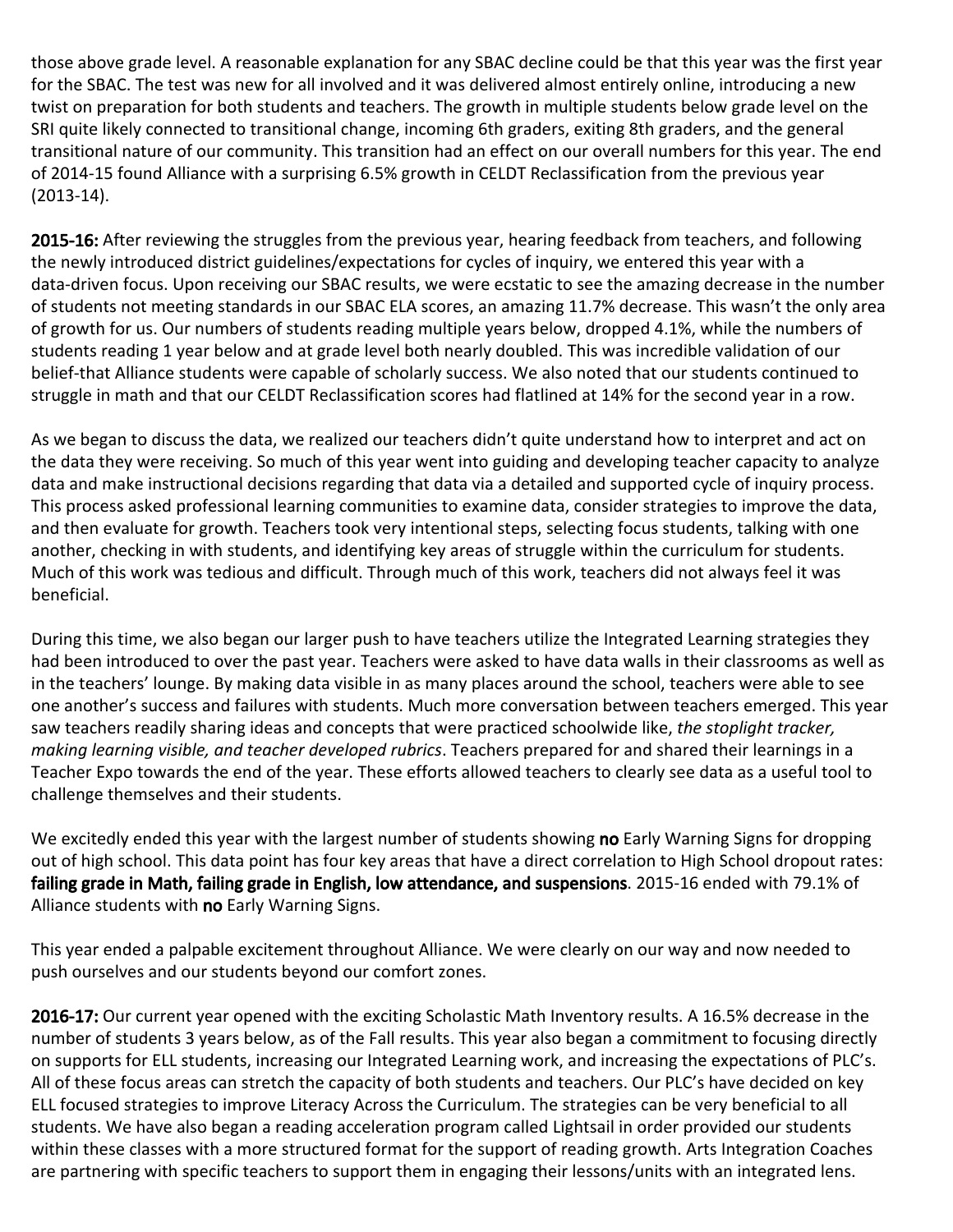Currently all teachers are participating in Culturally Responsive Teaching PD's with Zaretta Hammond's *Culturally Responsive Teaching & The Brain*. Some immediate learnings from this year are in regards to initiating some work early on, limiting our areas of focus, and clarity of goals for the year. Even so, our expectation is for continued growth.

| 5th - 6th Grade Enrollment/Retention<br>(SPF/SPSA/Enrollment) |                                                                       | <b>Safe and Positive School Culture (SPF/SPSA)</b> |      |
|---------------------------------------------------------------|-----------------------------------------------------------------------|----------------------------------------------------|------|
| 2016-17 Enrollment Data<br>(projection vs. 20 day)            | $-318$                                                                | <b>SPF - Suspension</b>                            | 7.7% |
| <b>ES Outreach Strategy</b><br><b>Actions</b>                 | -Elementary Partnership,<br>Reading Partners &<br>Student RJ Leaders. | <b>SPF - Chronic Absence</b>                       | 9.1% |
|                                                               | -Principal visits to feeder<br>schools.                               |                                                    |      |
|                                                               | -Annual Health Fair, ES<br>Invited                                    |                                                    |      |
|                                                               | -Bimonthly Food Bank, ES<br>invited                                   |                                                    |      |
|                                                               | -Halloween Fair, ES<br>invited                                        |                                                    |      |
|                                                               | -School safety<br>collaboration                                       |                                                    |      |
| <b>Programs to support ES</b><br>students transition to MS    | Cored 6th grade classes<br>to minimize transitions.                   | <b>CHKS</b> data                                   |      |
|                                                               | -Academic Mentor                                                      |                                                    |      |
|                                                               | -Parent<br>Outreach/Relationship<br><b>Building Events</b>            |                                                    |      |
|                                                               | -Partnership with<br><b>EOYDC-The Bridge</b>                          |                                                    |      |
|                                                               | -Summer Bridge Program                                                |                                                    |      |
|                                                               | -Mandatory 6th grade<br>participation in<br>afterschool program       |                                                    |      |

*Please make sure to provide meeting agenda and minutes of the engagement meetings with this application.*

| <b>Community Engagement Meeting(s)</b> |             |
|----------------------------------------|-------------|
| <b>Community Group</b>                 | <b>Date</b> |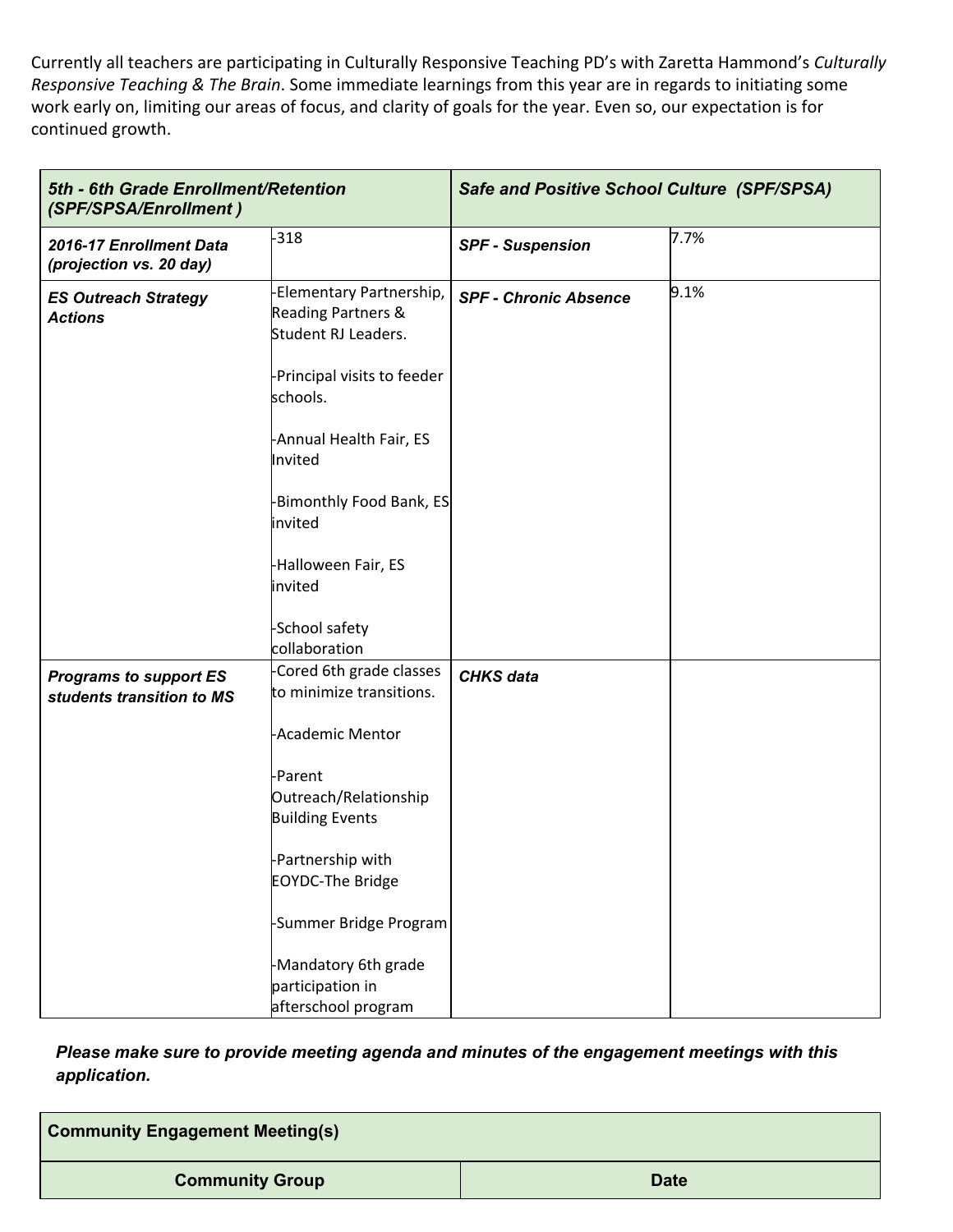| <b>School Site Council</b> | 11/16/16 (Meeting minutes); (Agenda), 3/6/17 (Meeting |
|----------------------------|-------------------------------------------------------|
|                            | minutes), 5/25/17 (Meeting Minutes), Agenda           |

| <b>Staff Engagement Meeting(s)</b> |                     |  |
|------------------------------------|---------------------|--|
| <b>Staff Group</b>                 | <b>Date</b>         |  |
| <b>Staff Meeting</b>               | 2/13 Related Agenda |  |
| End of Year Retreat                | $6/5 - 6/6/17$      |  |

# *Budget Justification and Narrative*

The Alliance G1 Team is a combination of our ILT and our School Transformation Committee. This team consists of parents, administrators, teachers, and a grant partner. Fortunately, Alliance Academy is currently at the beginning of school transformation process. During this process, our team engages the data surrounding our school and works to make academic, climate and culture decisions to create a stronger Alliance. This decision making process includes designs for all of the key components/goals of Measure G.

We are **Alliance Social Justice Academy:** *Through Creative Inquiry & Design Thinking, We Make Social Justice A Reality.* Our current efforts to introduce and support our students in their ability to advocate and change themselves and the world around them have been a labor of love. We can clearly see our efforts taking root. We have been able to provide our students with various introductory artistic and project based learning experiences. We knew that the Arts, through Creative Inquiry & Design Thinking, was a revolutionary idea for our community. Not because students in our community have severely limited access to elective options in school, although this is true. But, because it is a revolutionary thought to teach students of color using their indigenous cultural systems of creativity, exploration, and learning. It is a revolutionary thought to not only believe these same students can be more than consumers but can explore and challenge the world around them and then themselves become producers of local and global ideas.

Because our students have experienced the varying aspects of low income neighborhoods: community, faith, resilience, gaps in education, lack of access, and institutional racism, it is understood that the journey we are taking them on must be scaffolded. The past two years have been a series of scaffolds intended to build student and teacher capacity around inquiry, design and creation. With the help of Measure G1, we can actually provide our students with full arts and language options within safe environment.

**Goal #1: Increase access to courses in arts, music, and world languages in grades 6-8.**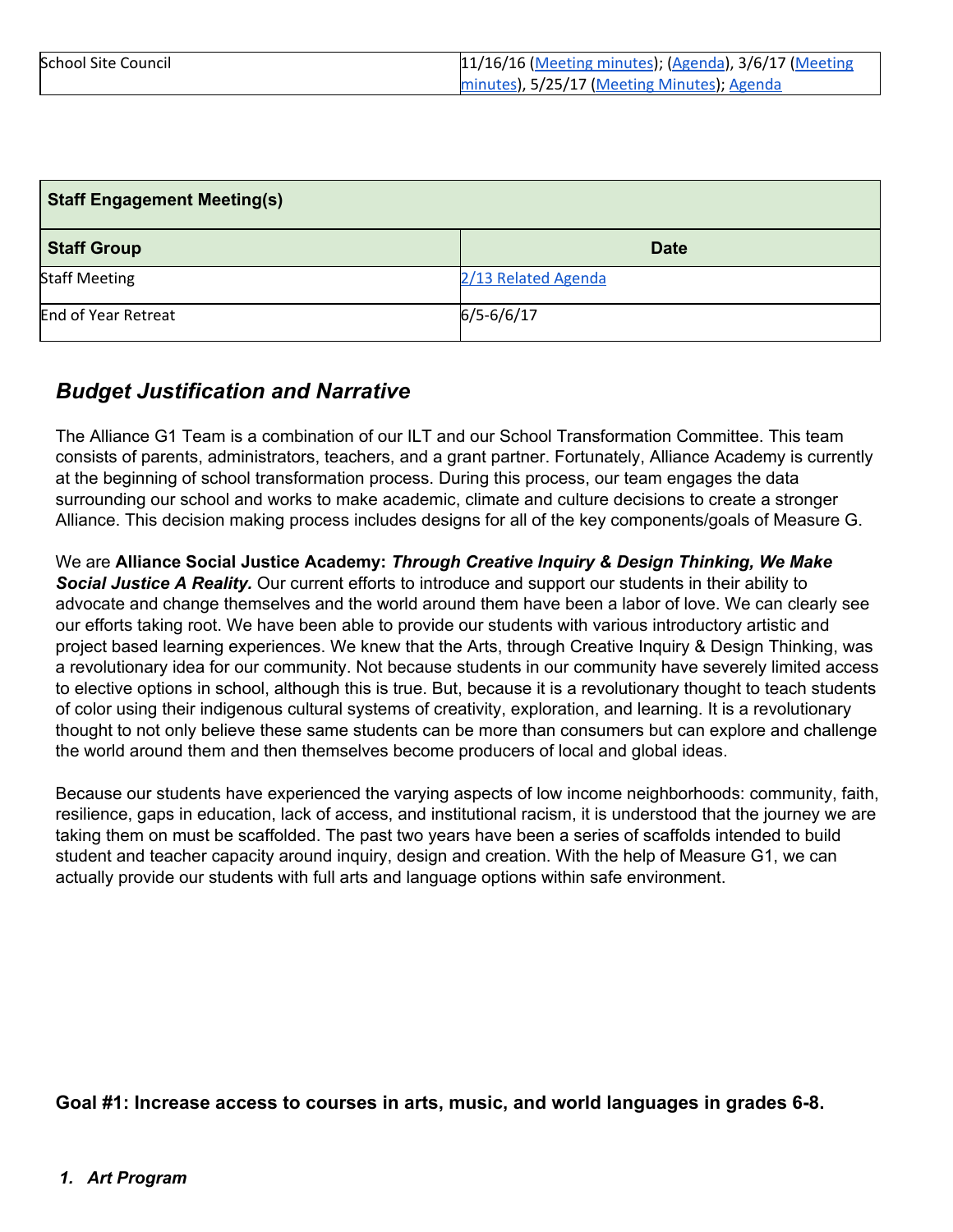### **50% Funding Narrative:**

Through Arts Integrated Learning, our students are able to engage in the academic process using creative inquiry and design thinking. But to truly do this we must actively integrate art throughout our curriculum. During our last two years of planning we have sent nearly 90% of our staff through the Integrated Learning Specialist Program offered by The Alameda County Office of Education. This program prepares teachers to recognize Arts Integration as more than an opportunity to attach "art projects" to curriculum, but to instead push inquiry and assessment through and with the arts. Measure G1 will allow us to move past the introductory stages of integrated learning. Alliance will be able to move towards a fuller incorporation of our artistic programs into our academic program.

We are attempting to establish an initial layer of direct arts instruction. We've introduced exploratory options for artistic expression, but have not been able to offer a consistent, defined elective option. As an Arts Integration School, our electives are not solely stand-alone, nor are they specifically for the purposes of performing. All of our elective/arts educators are expected to collaborate with teachers and assist with helping that teacher provide more creative and culturally responsive access to curriculum.

Currently Alliance offers the following courses as an experiential option for students. The Performing Arts teacher will work to develop ways integrate the Studio Habits of MInd as well the experience of performing, within the elective classroom as in the content area classes.

This doesn't mean these courses will no longer be offered, instead, they will will be greatly extended, going throughout the content areas. The overall goal is for every artistic course offering to become full Arts elective courses that are guided by Common Core Standards. Our current artistic offerings are introductory/exploratory courses that are provided by classroom teachers or small contractors.

### **Current Artistic Courses:**

**Dance/PE:** An introductory class that allows students to try the latest dance craze and see how it relates to established dance styles; provided by a staff member in partnership with the PE teacher

**Exploratory Visual Arts:** Is currently offered to a limited number of students as a chance to try different aspects of visual arts. Teaching Artists are invited to share their art with students. This course is as an exploratory by any available and interested credential staff member.

**Arts Integration Specialist:** We currently have conversation and support from our partnership with our Arts Integration grant from the Alameda County Office of Education. As we head towards our final year of participation in the grant, it is critical to have a person that will directly collaborate with teachers on fully integrating the arts into their work with fidelity. This person will also help to develop and facilitate our makerspace, a final key component to creating an environment of creative inquiry and design thinking. We need to provide students with a way and place to actually create. We also need to provide an additional bridge between the classroom and our new makerspace.

**The Arts Integration Specialist position is NOT an actual course. As noted in the strikethrough, this is a description is actually of a component of our Arts Integrated Learning Program we want to incorporate this year. This is NOT something we offered in the 1617 school year.**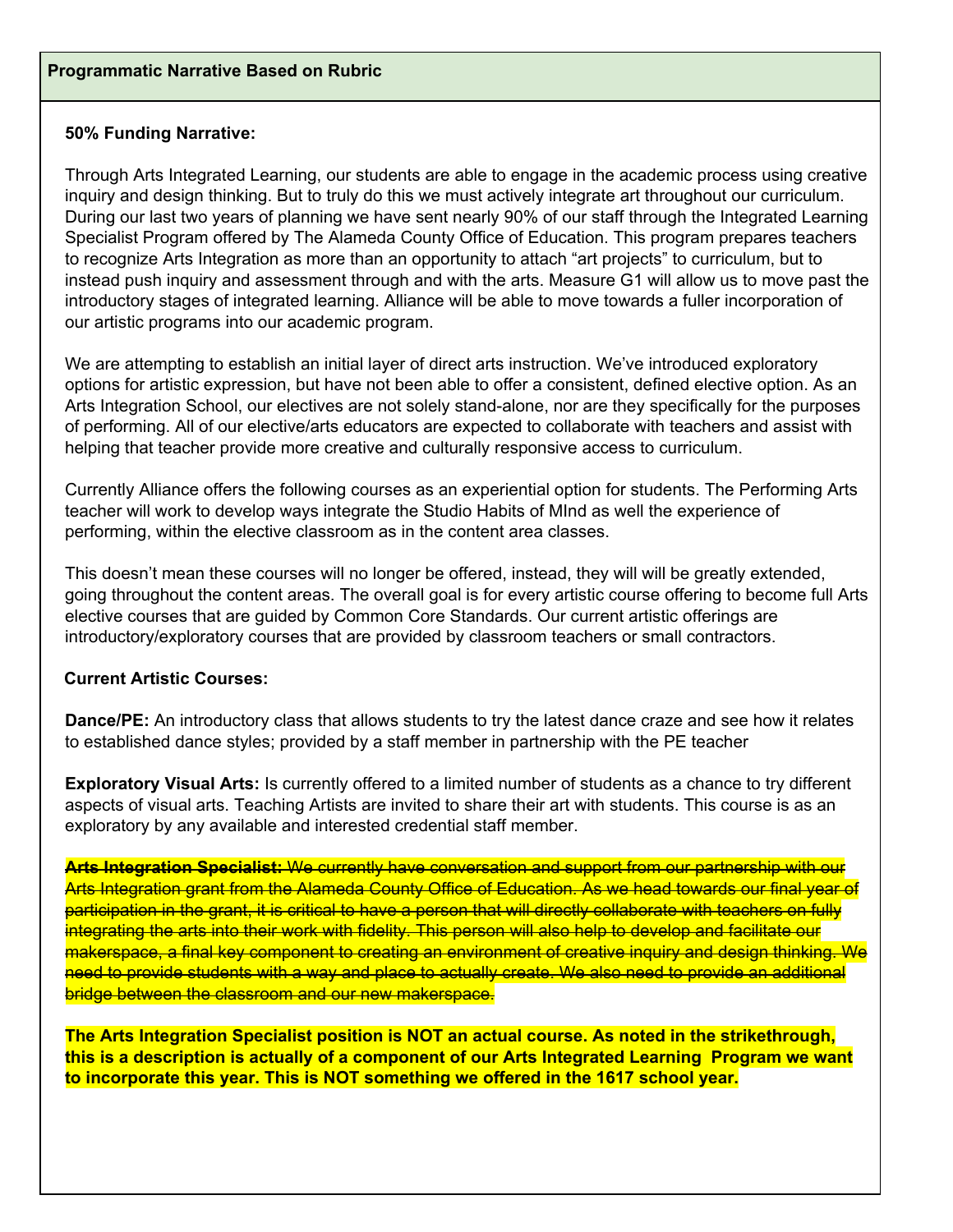#### **Measure G1 Application Request:**

**Performing Arts Teacher:** Our request for Measure G1 funds will provide a .4-.6 FTE credentialed teacher (dependent on placement on teacher salary scale) that can offer an elective that offers opportunities to exercise expression, teamwork, and creative design to a student population that has had minimal experience with these areas. Because our other artistic efforts are provided by classroom teachers, it is often difficult to provide experiences with depth. This position will be the first official elective option provided by a skilled, credentialed educator; allowing our students a depth of program. We will also be providing our teachers, through collaboration, with viable example of how focused arts skills can be integrated into their own curriculum.

### **Application Amendment Items:**

**Alliance Academy was able to find a Performing Arts Teacher for much less than the costs allotted** to the position. While we knew we would be paying only .4-.6 FTE, we didn't know what the actually **candidate would cost, so we estimated at the highest cost. We have found a candidate and we are paying .6 FTE, the cost for the candidate leaves a larger excess of funds than expected. These excess funds can now allow Alliance Academy to incorporate more items from the original 100% funding application. Additions include:**

A. **Arts Integration Specialist:** We currently have conversation and support from our partnership with our Arts Integration grant from the Alameda County Office of Education. As we head towards our final year of participation in the grant, it is critical to have a person that will directly collaborate with teachers on fully integrating the arts into their work with fidelity. This person will also help to develop and facilitate our makerspace, a final key component to creating an environment of creative inquiry and design thinking. We need to provide students with a way and place to actually create. We also need to provide an additional bridge between the classroom and the space of a maker.

**Detailed funding allotments for amendments are listed below, now that we have a clearer understanding of our available funding, we want to expand on the Measure G1 goals. Amendment End..**

### **Original (100%) Narrative:**

Through Arts Integrated Learning, our students are able to engage in the academic process using creative inquiry and design thinking. But to truly do this we must actively integrate art throughout our curriculum. During our last two years of planning we have sent nearly 90% of our staff through the Integrated Learning Specialist Program offered by The Alameda County Office of Education. This program prepares teachers to recognize Arts Integration as more than an opportunity to attach "art projects" to curriculum, but to instead push inquiry and assessment through and with the arts. Measure G1 will allow us to move past the introductory stage.

**Exploratory Movement:** An introductory class that allows students to try the latest dance craze and see how it relates to established dance styles; Can now become an actual **Dance Class** that incorporates CA state standards and pushes students to learn the fundamentals of dance, its history, and help develop the choreographer in students. The new dance program would provide beginner to moderate leveled classes that incorporate dance theory and directly link the cultural dance styles of students to styles they are working on in class.

**Exploratory Visual Arts:** Is currently offered to a limited number of students as a chance to try different aspects of visual arts. We plan to introduce a **Teaching Artist** that will work directly with teachers to assist them in incorporating visual art techniques into their classroom. This artist will also teach themed classes classes that are connected to the curriculum and intended to build solid foundational skills in our students.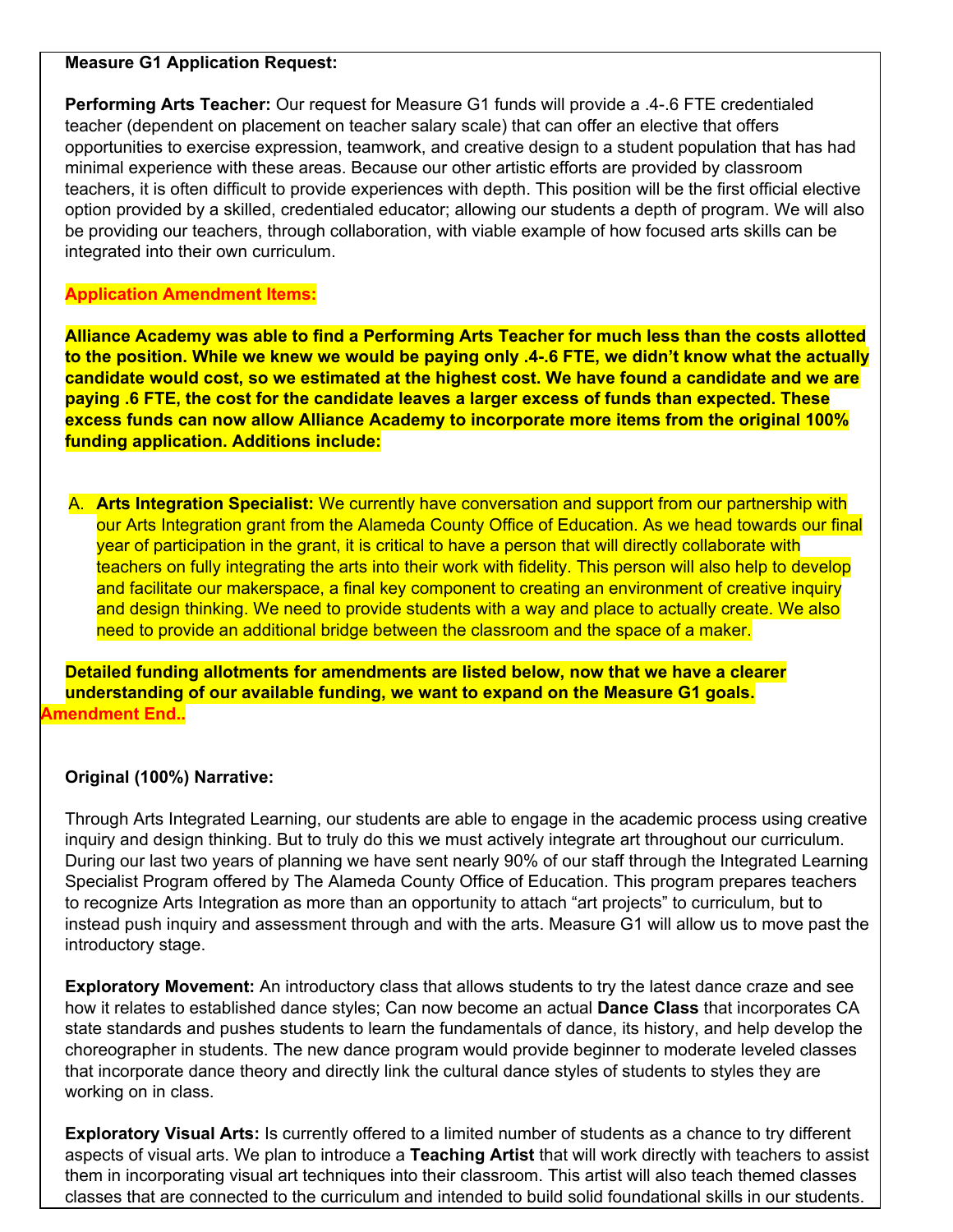**Introduction to Drama:** Is currently a small class that is used as a language opportunity class for our Newcomer students as well as a developmental public speaking class for other students assigned to the class. We want this to become the performance component to our Theatre Arts program. Our goal is to have students begin to learn the foundations of character development, play production, and ultimately playwriting. Another key component of this **Theatre Arts Program** would be our **Production Class**. Alliance is the home of a beautiful, state of the art theatre, yet no one currently on staff knows how to use it fully. With Measure G1, we can develop student abilities onstage and backstage.

**Arts Integration Specialist:** We currently have conversation and support from our partnership with our Arts Integration grant from the Alameda County Office of Education. As we head towards our final year of participation in the grant, it is critical to have a person that will directly collaborate with teachers on fully integrating the arts into their work with fidelity. This person will also help to develop and facilitate our makerspace, a final key component to creating an environment of creative inquiry and design thinking. We need to provide students with a way and place to actually create. We also need to provide an additional bridge between the classroom and the space of a maker.

| <b>Budget</b>     | 2017-18 Activities                                                                                                         | <b>Anticipated Outcome</b>                                                               |
|-------------------|----------------------------------------------------------------------------------------------------------------------------|------------------------------------------------------------------------------------------|
| \$73,478          | A.4.6 FTE (dependant on placement of teacher on salary   Increase in focus of student voice via                            |                                                                                          |
|                   | (including salary scale) teacher for Performing Arts will provide classes that student presentations, increase in students |                                                                                          |
| and benefits)     | will teach students basic performing skills, acting,                                                                       | in Oratorical Festival.                                                                  |
|                   | production, voice, original student creations. Teacher will                                                                |                                                                                          |
|                   | also collaborate with content teachers to support building   Increase in student performance on                            |                                                                                          |
|                   | similar skills within their classrooms so that students can                                                                | presentation rubrics used in content areas.                                              |
|                   | benefit even if they don't take the actual performing arts                                                                 |                                                                                          |
|                   | course.                                                                                                                    | Support in the increase of student                                                       |
|                   |                                                                                                                            | Scholastic Reading Inventory. As students                                                |
|                   |                                                                                                                            | express more effectively, they will engage                                               |
|                   |                                                                                                                            | more effectively.                                                                        |
| \$39,000          | .6 FTE (dependant on placement of teacher on salary                                                                        | Increase in focus of student voice via                                                   |
| (including salary | scale) teacher for Performing Arts will provide classes thatstudent presentations, increase in students                    |                                                                                          |
| and benefits)     | will teach students basic performing skills, acting,                                                                       | in Oratorical Festival.                                                                  |
|                   | production, voice, original student creations. Teacher will                                                                |                                                                                          |
|                   | also collaborate with content teachers to support building-Increase in student performance on                              |                                                                                          |
|                   | similar skills within their classrooms so that students can                                                                | presentation rubrics used in content areas.                                              |
|                   | benefit even if they don't take the actual performing arts                                                                 |                                                                                          |
|                   | course.                                                                                                                    | -Support in the increase of student                                                      |
|                   |                                                                                                                            | Scholastic Reading Inventory. As students                                                |
|                   |                                                                                                                            | express more effectively, they will engage                                               |
| \$26,000          |                                                                                                                            | more effectively.                                                                        |
|                   | .5 FTE contract. This person will at times offer                                                                           | -Students and teacher will experience the<br>full experience of Arts Integrated Learning |
|                   | experiences in their artistic art form, but will primarily<br>help to develop and facilitate our makerspace, a final key   | -An increase in Inquiry and Assessment via                                               |
|                   | component to creating an environment of creative inquirythe arts.                                                          |                                                                                          |
|                   | and design thinking. Engagement with teachers, the                                                                         | -An increase in student academic                                                         |
|                   | curriculum, and the students to identify ways to utilize                                                                   | achievement, as shown by the Early Drop                                                  |
|                   | our mobile maker carts and to directly instill the                                                                         | Warning Signs (ELA & Math Grades,                                                        |
|                   | components of the Alameda County Office of Education's                                                                     | Attendance, and Suspensions)                                                             |
|                   | Integrated Learning Framework into the school.                                                                             |                                                                                          |
|                   |                                                                                                                            |                                                                                          |
|                   | Currently this position is shared with another school, so                                                                  |                                                                                          |
|                   | the Alliance is only responsible for .5. It is also a                                                                      |                                                                                          |
|                   | contracted position and does not require a credential.                                                                     |                                                                                          |
|                   |                                                                                                                            |                                                                                          |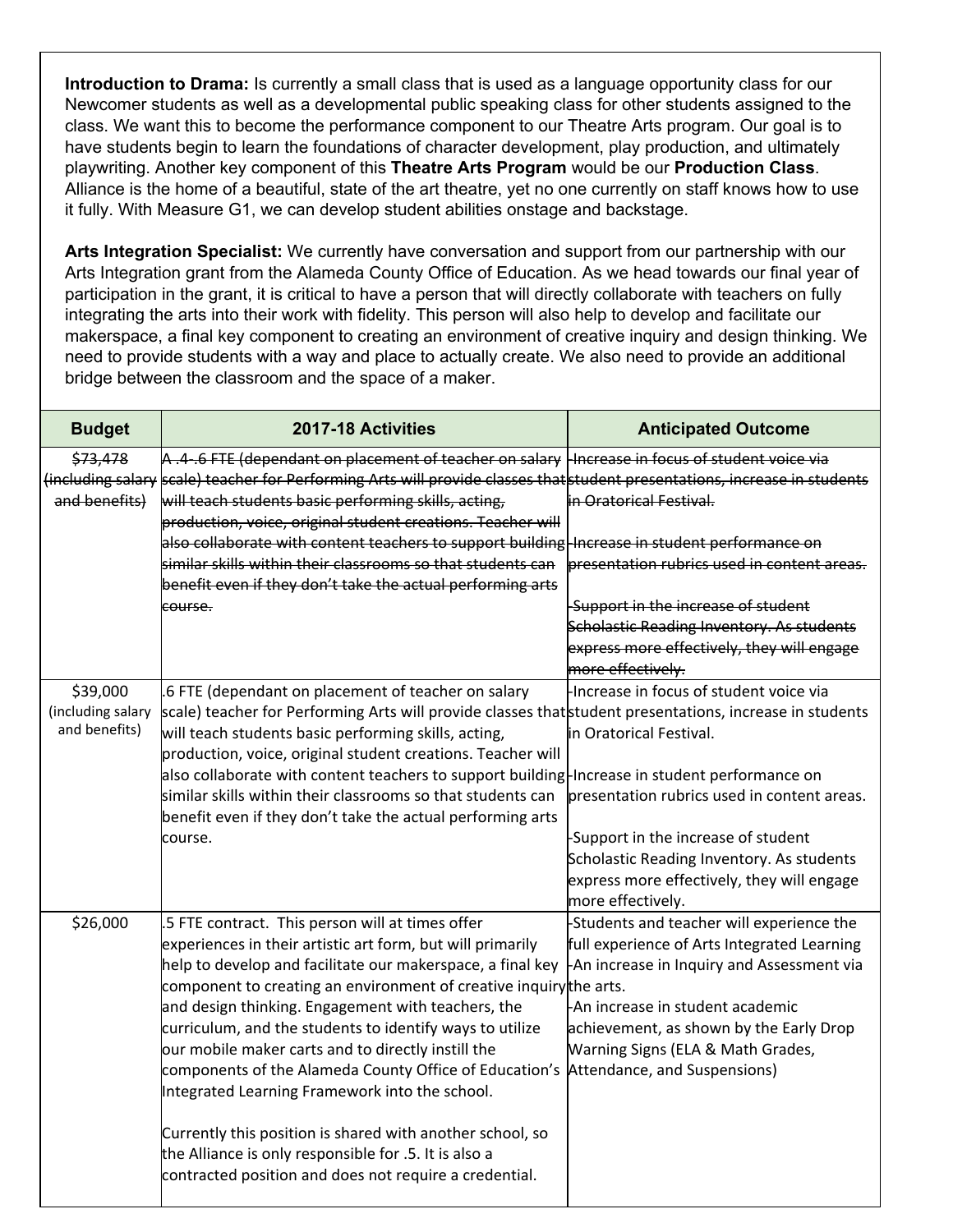| If this position can grow to a 1.0 FTE, the percentage of |
|-----------------------------------------------------------|
| coverage will depend on whether or not it continues to be |
| a contracted position or not.                             |

# **Goal #2: Improve student retention during the transition from elementary to middle school**

### *2. 5th to 6th Grade Enrollment Retention*

### **Programmatic Narrative Based on Data Analysis**

Alliance Social Justice Academy has made incredible shifts in its culture and climate, resulting in some of the lowest levels of chronic absenteeism and highest approval ratings from students and parents in the school's history. As we continue change the narrative regarding Alliance, our 6th grade numbers trend low. Our 6th graders are welcomed, and well loved, which has consistently lead to high levels of retention for our 7th grade. This has been primarily due to our strong, consistent 6th grade team. But, we want to students and families to *choose* Alliance and stay because they know what we have to offer and they want to be a part of our community. This can only happen with targeted, strategic efforts.

**Targeted Community Engagement:** We want to begin targeted relationship building with feeder schools. We currently have students read and mentor in our neighboring schools. The future plan is to complete several **Community Series** in and for elementary schools and for families in the community. These series will range from opportunities for elementary students to see Alliance students as Leaders, Facilitators, and Mentors in their schools. They will also include workshops for parents, specifically designed to help them understand how best to support their middle school student through 6th grade and beyond. This will take funds to provide student and parent training.

**Youth Development Mentors:** These mentors will be assigned a caseload of students who are in the "middle", they are capable and able, but continue to be stagnant. The mentor will help them establish goals early on (pre-school year engagement), they help to identify SMARTE Goals, and then help the student meet them. This support will happen in and outside of the classroom.

**Differentiated Summer Planning Sessions:** Since 6th graders are new to the Alliance community, it is not always possible to prepare for their academic and social emotional support. Teachers need time to plan for their new students. This planning included strategic lesson planning, identification of students who need support, home visits to welcome families, and team-building activities for students (welcoming events, camping etc). This support is also needed for those students transitioning from 6th to 7th grade, as this is most difficult year for many middle schoolers and also a time when we lose many students because of how difficult this transition is.

### **Application Amendment Items:**

A. **Youth Development Mentors:** These mentors will be assigned a caseload of students who are in the "middle", they are capable and able, but continue to be stagnant. The mentor will help them establish goals early on (pre-school year engagement), they help to identify SMARTE Goals, and then help the student meet them. This support will happen in and outside of the classroom. **This position was stated as a secondary priority in the original presentation to the committee.**

### **Amendment End...**

| <b>Budget</b>          | 2017-18 Activity                                        | <b>Anticipated Outcome</b>                 |
|------------------------|---------------------------------------------------------|--------------------------------------------|
| <b>If funds allow:</b> | <b>Youth Development Mentor: These mentors will be</b>  | Hncreased Student support via direct       |
|                        | assigned a caseload of students who are in the "middle" | caseload support                           |
| \$8,000-\$20,000       | they are capable and able, but continue to be stagnant. |                                            |
|                        | The mentor will help them establish goals early on      | Higher academic achievement for identified |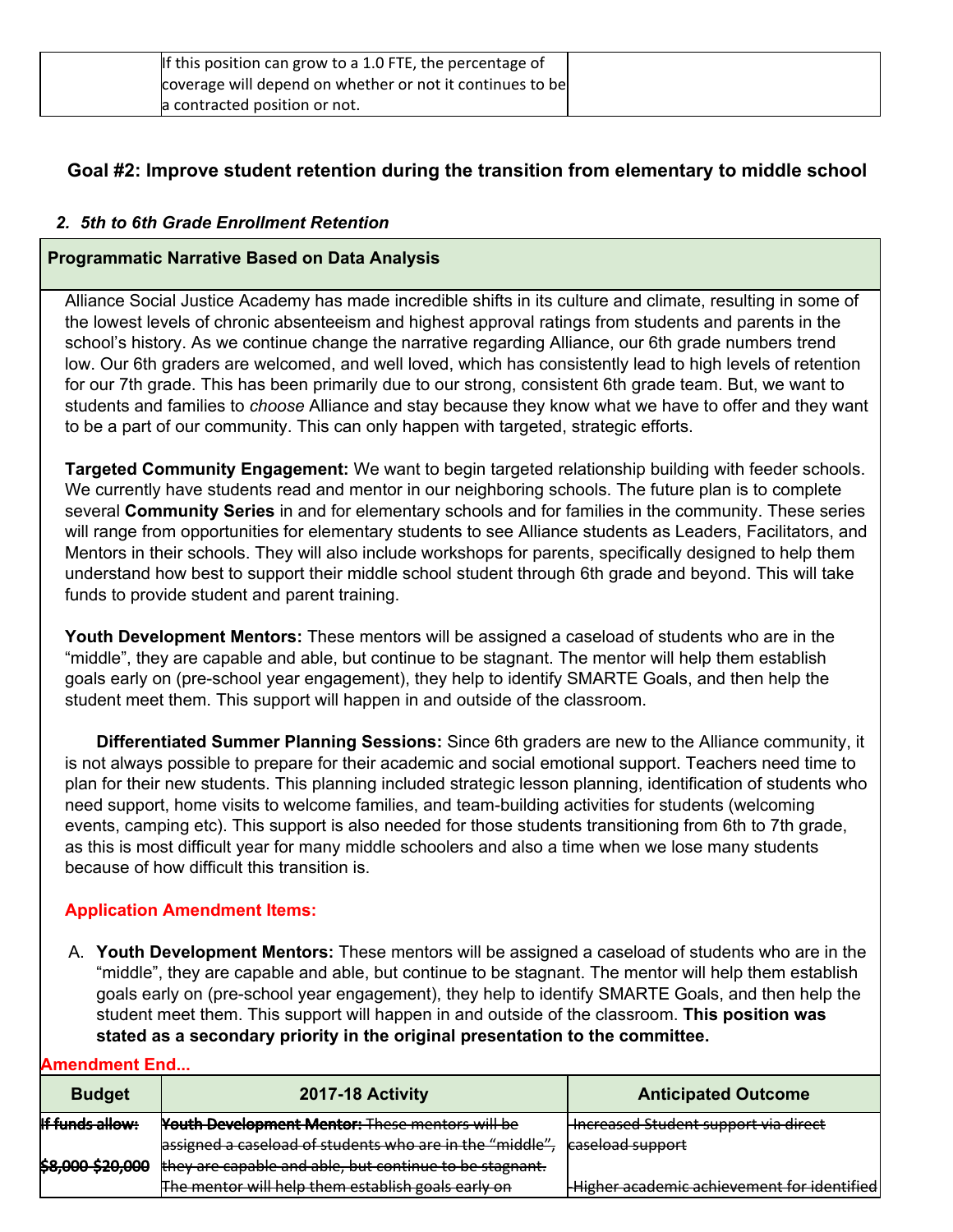|         | (fore school year engagement), they help to identify        | high needs students                          |
|---------|-------------------------------------------------------------|----------------------------------------------|
|         | <b>SMARTE Goals, and then help the student meet them.</b>   |                                              |
|         | This support will happen in and outside of the              | Increased classroom support of high needs    |
|         | classroom. This is a 1.0 FTE. Balance will be paid out of   | and English Language Learners.               |
|         | <del>separate site funds.</del>                             |                                              |
|         |                                                             |                                              |
| \$8,478 | .4-.5 Youth Development Mentor, works with an assigned      | Increase in percentage of 6th grade          |
|         | caseload of 6th grade students. Helping students create     | students that return in 7th grade.           |
|         | and maintain an Independent Student Learning Plan,          |                                              |
|         | Create SMARTe Goals, Supporting students in class, and      | Increase in 6th grade attendance and         |
|         | supporting grade level teachers in the celebration of       | passing grades.                              |
|         | student success.                                            |                                              |
|         |                                                             | Increase in assemblies celebrating students. |
|         | The other portion of this position is paid with other grant |                                              |
|         | funds for the 17-18 school year. This is a contracted       |                                              |
|         | position and does not need to be a credentialed position.   |                                              |

## **Goal #3: Create a more positive and safe middle school learning environment**

### *3. Safe and Positive School Culture*

### **Programmatic Narrative Based on Data Analysis**

### **At 100% Funding:**

While our students are showing that they want to be at school, through our lower chronic attendance rates and lower Universal Referrals, we continue to struggle with issues of respect. This is a peer to peer and student to teacher issue. We recognize that changing the cultural mindset of struggling community takes the establishment of shared rituals and routines. We ask students to join our community, but rarely take time to build community beyond behavioral expectations. A positive and safe middle school learning environment takes positive and safe relationships.

**Strong Advisory Curriculum & Teacher PD:** Selection, implementation, and training around an advisory curriculum that can be implemented with fidelity. Currently our students participate in advisory, but much of it is ad-hoc and/or an combination of several strategies. We need a proven curriculum and teachers need time to prepare themselves and the curriculum for the varying abilities and needs of our students.

**Ritual, Routine, Resilience:** We want to begin to establish ritual for our students via the **Drum Circle**, this circle would be used to train students in traditional drumming styles. We need to begin to build our collection of traditional drums from our varying cultures at Alliance (Congas, Djembe, To'ere, and Ansal Drums). Our Drum Circles can begin to be a daily ceremony opening. We also want to establish grade level **Camping Trips** to increase/strengthen our CROWN values (**C**omunidad, **R**esilience, **O**penness, **W**onder, **N**ia). Much of this would be led by our **CultureKeepers**, these would be adults focused on helping to facilitate the social-emotional development of our students.

**CultureKeepers:** 1-3 members that help to support students during and in between class. They identify students that need key Tier 1 and Tier 2 support. They would also partner with teachers to celebrate students with community meetings, assemblies, and at teambuilding activities.

| <b>Budget</b> | 2017-18 Activity | <b>Anticipated Outcome</b> |
|---------------|------------------|----------------------------|
|               |                  |                            |